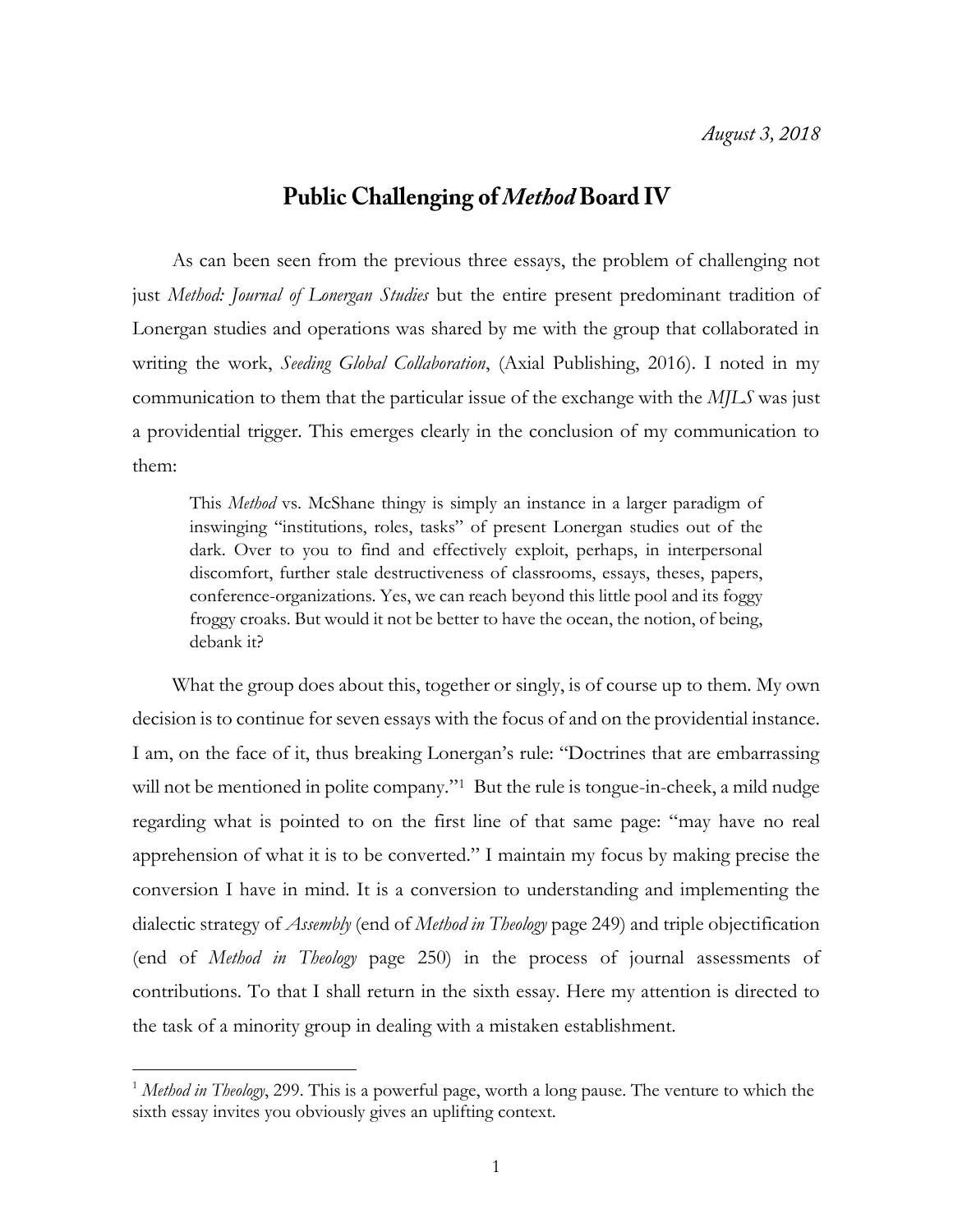I committed myself earlier, strangely, not to get into explanation, especially what I might call densified explanation. One needs a high level of refined education to tackle such densified explanation. Perhaps a few footnotes could help, to which you can return later, thus arriving by a discomforting dialectic at a glimpse of serious patterns of adult climbing? You may recall the contrast between the nun's story and the none story?<sup>2</sup> You may pause over my own experience of the discomforts involved.<sup>3</sup> You may get to the astonishment of finding that *Insight* is densified explanation.<sup>4</sup> Thus, you may come to bow existentially to Lonergan's pointers about *haute vulgarization* as referring to one's own life and times.<sup>5</sup>

My *Seeding Global Collaboration* group have decent glimmers of all this from decades of my nudgings.

But those glimmers, too, are subject to deeper luminosities, deeper discomforts. The matter is illustrated handily by some of their reactions to my communications about the present problem. Some of my colleagues, indeed, took off gaily into sketching possible

 $\overline{a}$ 

<sup>2</sup> The nun's story was introduced in *[Vignette](http://www.philipmcshane.org/wp-content/themes/philip/online_publications/series/vignettes/Vignette%205.pdf)* 5, a true story of a nun in an honors class of mathematical physics. (My notes for the class are available on my website at: http://www.philipmcshane.org/website-articles.) Her culture placed her beyond the entrapments of *haute vulgarization*. I could sketch a point from a graduate course without her having any illusion about the climb in explanatory growth ahead. The none's story? See *[Vignette](http://www.philipmcshane.org/wp-content/themes/philip/online_publications/series/vignettes/Vignette%2020.pdf)* [20.](http://www.philipmcshane.org/wp-content/themes/philip/online_publications/series/vignettes/Vignette%2020.pdf)

<sup>&</sup>lt;sup>3</sup> My own undergraduate work was a climb into the explanatory world of mathematics and physics, having the same bent as the nun mentioned in note 2. Yet it was only in graduate courses of 1955–56 in these areas that I became self-luminous regarding serious reading. There was Joos *Theoretical Physics*, a doctrinal book of the size and poise of *Insight* that has been a regular topic in my writing about the challenge of reading *Insight*. (See the next note). Then there was Schrödinger's classic, *Space Time Structure*: of biblical significance in venturing into general relativity. Finally, there was the classic by Whittaker and Watson on complex variable theory, the central source of a shock of illumination. I recall reading chapter one, then later opening the end-of-chapter exercises. They were incomprehensible, and I look back to see had I skipped to a later chapter! Thus, I learned to read luminously. In the autumn of 1956, I began the *Verbum* articles. But there was a further enlightening shock when, in 1957, I faced *Insight*. Schrödinger had left me quite unprepared to read *Insight*'s chapter 5, "on the same topic." Might you track back to find parallel experiences? In their absence, might you not create them? <sup>4</sup> For decade's I have drawn a parallel between the doctrinal poise of *Insight* and that of Joos. I brought the problem into focus in my "*Insight* and the Interior Lighthouse 2020-2050," *Divyadaan. A Journal of Philosophy and Education*, 28 (2017) 277-300. There (290ff) I carefully compared the problems of reading page 722 in the two books.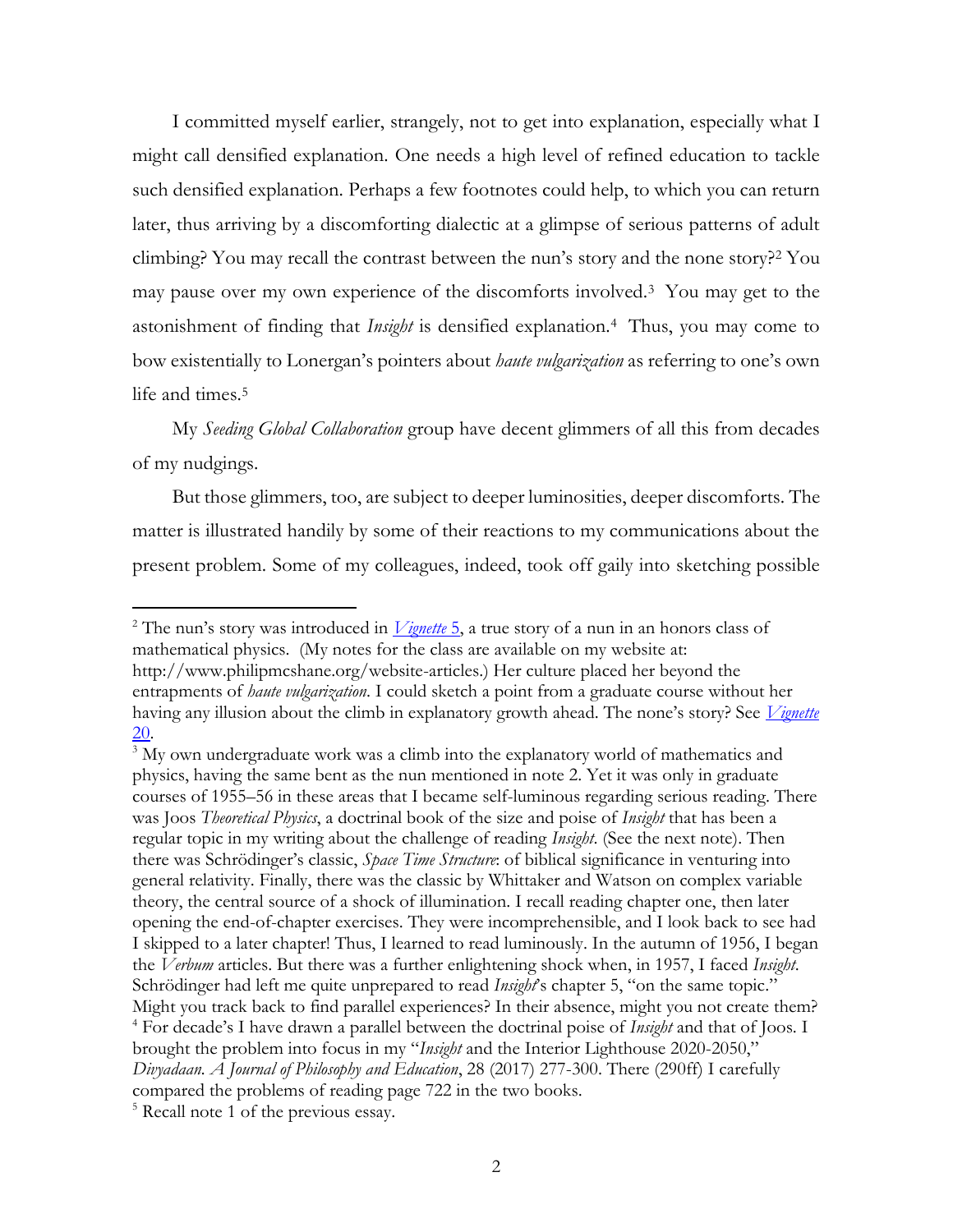ways of breaking through the wall to that 99% majority of Lonergan students who are blindly content living in and with the "gap."<sup>6</sup> Our exchanges sobered the sketchings. Let me illustrate the sobering both for the group and for you by our re-reading of the dense paragraph of the Epilogue of *Insight* that begins, "First, theology possesses a twofold relevance to empirical human science."<sup>7</sup>

Pause, in some degree of luminosity about the *haute vulgarization* dancing in your neuromolecular patterns' prisonings, over the word "possesses." Is "possesses" not problematic? Twenty lines further on there is the statement, "the systematic treatment of the solution itself is theological."

The problem that faced Lonergan, indeed that he faced all his life, was the problem of possession: charity's back-up<sup>8</sup> to the prayer of Jesus, "". . . may they all be one . . .' (John 17, 21)"<sup>9</sup> that would "be an effective and resolute intervention in this historical process."<sup>10</sup> Recall now, with freshened perspective, the fourth question mentioned in note 2 of the first of this series' essays: "(4) How effective is our story-making?"<sup>11</sup> The question is the question of the eighth functional specialty. "Without the first seven, of course, there is no fruit to be borne. But without the last the first seven are in vain, for they fail to mature."<sup>12</sup> The curious strengths and weaknesses of Lonergan's final chapter 14, on "Communications," is a large and difficult topic, but it is pretty evident that it did

 6 See the end of *Insight* page 565, "It is through this gap …" and put the problem in the context of *Phenomenology and Logic*, *CWL* 18, chapter 13, which deals with dread and the existential gap. 7 *Insight*, 766, rolling on for 27 lines into the next page.

<sup>&</sup>lt;sup>8</sup> I am thinking especially of the conclusion of Lonergan's "Essay on Fundamental Sociology": "Charity is an eternal fire of optimism and of energy, dismayed at naught, rebuked by none, tireless, determined, deliberate; with deepest thought ad unbounded spontaneity charity ever strives, struggles, labours, exhorts, implores, prays for the betterment of the unit of action of man, for the effective rule of sweetness and light, for a fuller manifestation of what charity loves, Wisdom Divine, the Word made Flesh.".

<sup>9</sup> *Method in Theology*, 367.

<sup>10</sup> *Phenomenology and Logic*, *CWL* 18, 306.

<sup>&</sup>lt;sup>11</sup> The first of the four central questions (at note 6 there) of  $\frac{a}{A}$  Paradigmatic Panel for [\(Advanced\) Students \(of Religion\)](http://www.philipmcshane.org/wp-content/themes/philip/online_publications/articles/A%20Paradigmatic%20Panel_final%20with%20appendix.pdf)": "(1) Where are we in the story of our venture? (2) What are our strategies of answering that or any question regarding our story? (3) What is the place of serious understanding in our story? (4) How effective is our story-making?"

<sup>12</sup> *Method in Theology*, 355.